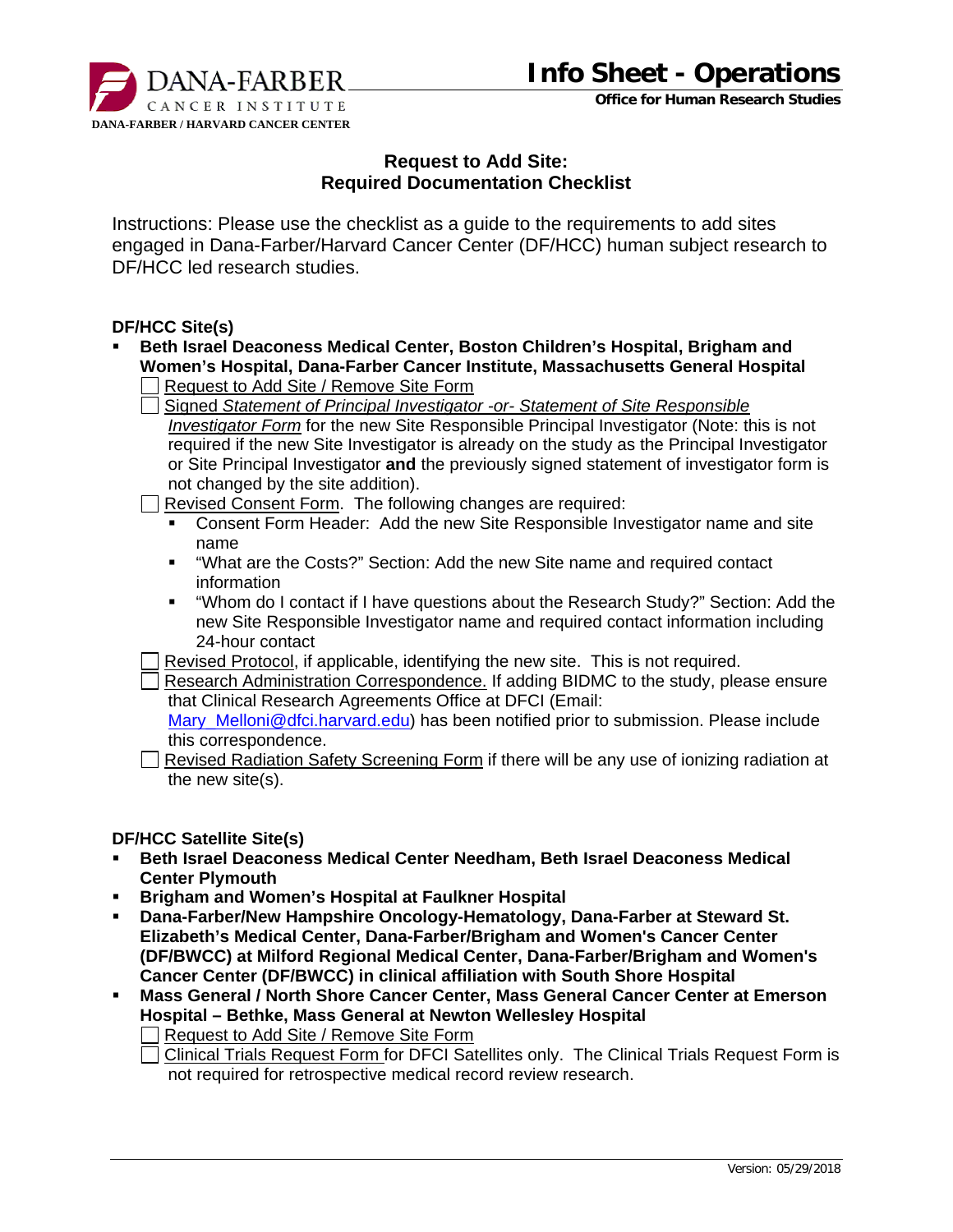Signed *Statement of Principal Investigator -or- Statement of Site Responsible Investigator Form* for the new Site Responsible Principal Investigator (Note: this is not required if the new Site Investigator is already on the study as the Principal Investigator or Site Principal Investigator **and** the previously signed statement of investigator form is not changed by the site addition).

Revised Consent Form. The following changes are required:

- Consent Form Header: Add the new Site Responsible Investigator name and site name
- "What are the Costs?" Section: Add the new Site name and required contact information
- "Whom do I contact if I have questions about the Research Study?" Section: Add the new Site Responsible Investigator name and required contact information including 24-hour contact

 $\Box$  Revised Protocol, if applicable, identifying the new site. This is not required.

## **DF/PCC Network Affiliate Site(s) Under DFCI IRB**

- **Cape Cod Healthcare, Lowell General Hospital, New Hampshire Oncology-Hematology-P.A., New England Cancer Specialists** 
	- Request to Add Site / Remove Site Form

 Clinical Trials Request Form. The Clinical Trials Request Form is not required for retrospective medical record review research.

 Signed *Statement of Principal Investigator -or- Statement of Site Responsible Investigator Form* for the new Site Responsible Principal Investigator (Note: this is not required if the new Site Investigator is already on the study as the Principal Investigator or Site Principal Investigator **and** the previously signed statement of investigator form is not changed by the site addition).

Revised Consent Form. The following changes are required:

- Consent Form Header: Add the new Site Responsible Investigator name and site name
- "What are the Costs?" Section: Add the new Site name and required contact information
- "Whom do I contact if I have questions about the Research Study?" Section: Add the new Site Responsible Investigator name and required contact information including 24-hour contact

Revised Protocol, if applicable, identifying the new site. This is not required.

 Revised Radiation Safety Screening Form if there will be any use of ionizing radiation at the new site(s).

## **DF/PCC Network Affiliate Site(s) Under External IRB**

Request to Add Site / Remove Site Form

- Clinical Trials Request Form. The Clinical Trials Request Form is not required for retrospective medical record review research.
- IRB Approval from the site's IRB of Record

Revised Protocol, if applicable, identifying the new site. This is not required.

## **Multicenter Site(s) with Master Clinical Trials Agreements Under External IRB**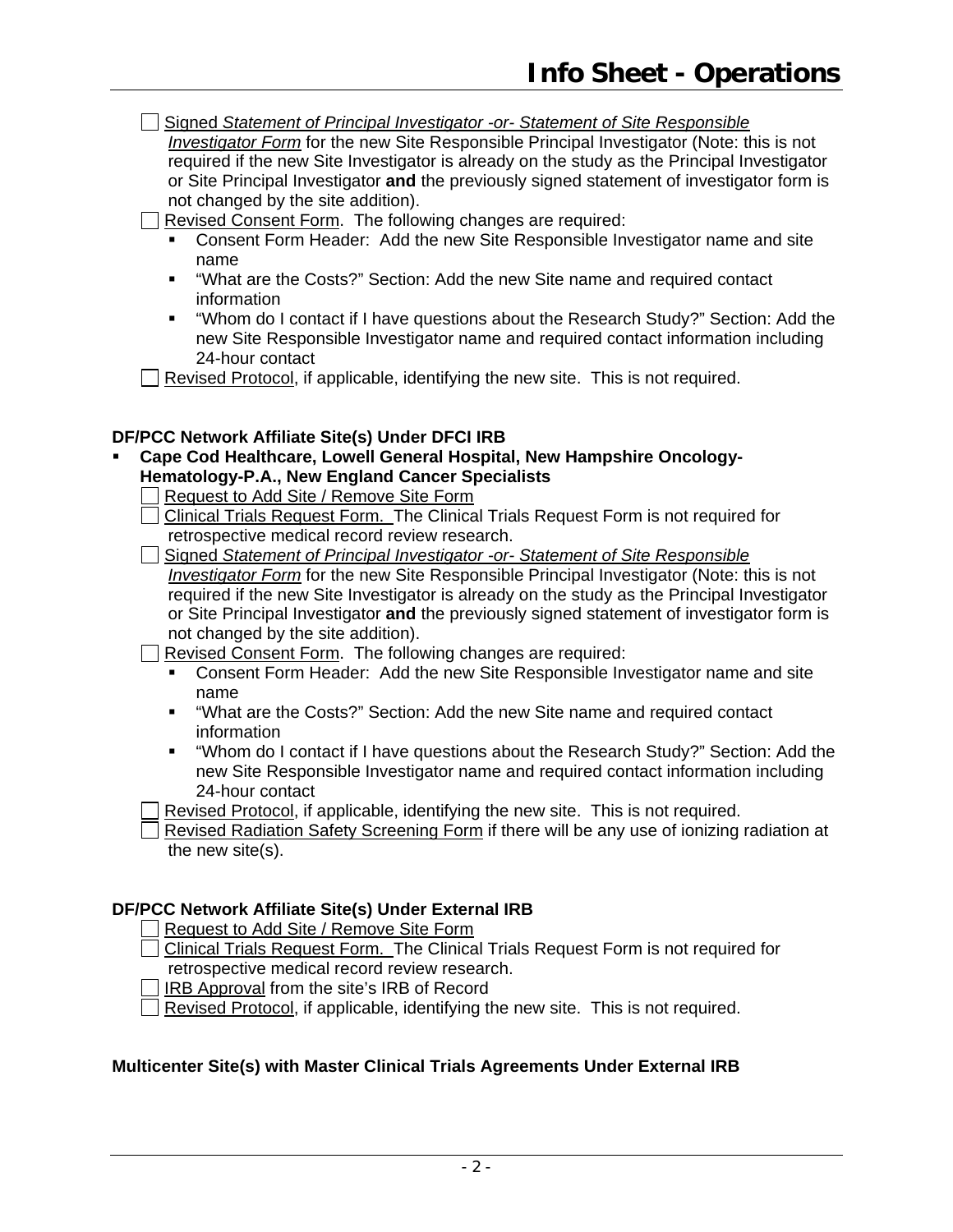#### **Berkshire Medical Center, Eastern Maine Medical Center, Lifespan, Stamford Hospital.**  Note: Dana-Farber Cancer Institute must be a participating site to add any of these Multicenter Sites.

Request to Add Site / Remove Site Form.

- $\Box$  Clinical Trials Request Form. The Clinical Trials Request Form is not required for retrospective medical record review research.
- IRB Approval from the site's IRB of Record
- Revised Protocol, if applicable, identifying the new site. This is not required.

## **Harvard Catalyst Member Site(s) Under DFCI IRB** (e.g. HMS, HSPH, Broad, etc.)

Request to Add Site / Remove Site Form

- Harvard Catalyst Cede IRB Site Detail Form
- Signed *Statement of Principal Investigator -or- Statement of Site Responsible*

*Investigator Form* for the new Site Responsible Principal Investigator (Note: this is not required if the new Site Investigator is already on the study as the Principal Investigator or Site Principal Investigator **and** the previously signed statement of investigator form is not changed by the site addition).

 Revised Consent Form. The following changes are required if the DFCI IRB approved Consent form will be used by the relying Harvard Catalyst site (unless consent or documentation of consent is waived):

- *Consent Form Header:* Add the new Site Responsible Investigator name and site name
- *"Whom do I contact if I have questions about the Research Study*?": Add the new Site Responsible Investigator name and required contact information including 24 hour contact
- *Section O. Privacy of Protected Health Information, 4. Who will my information be shared with?:* When applicable, add the relying institutions full legal name.

 $\Box$  Revised Protocol if applicable, identifying the Harvard Catalyst Member site and what research activities will take place at the relying site. This is not required.

Research Funding Form if funding information is included with this Add Site request.  $\Box$  External Site Communications (if applicable):

• Broad Institute Research Administration Correspondence is required from ORSP@broadinstitute.org.

# **Sample and/or Data Analysis by an External Site under the DFCI IRB:** (e.g. Broad or MIT)

Request to Add Site / Remove Site Form

 Co-Investigator Form for the External Site Collaborator responsible for the Data Analysis. *Note: The Overall PI for the study will be listed as the Site PI in OnCore for the added site. A new statement of investigator form is only required if any conflict of interest disclosures need to be made as a result of the site addition.*

Revised Consent Form. The following changes are required:

 *Section O. Privacy of Protected Health Information, 4. Who will my information be shared with?* Add the External Site name (e.g. "Broad Institute")

 $\Box$  Revised Protocol identifying what sample and/or data analysis will take place at the External Site.

Site Detail Form. Please submit one form for each site being added.

Multi-Center Coordinating Committee Approval Form

- Research Funding Form if funding information is included with this Add Site request.
- External Site Communications (if applicable):